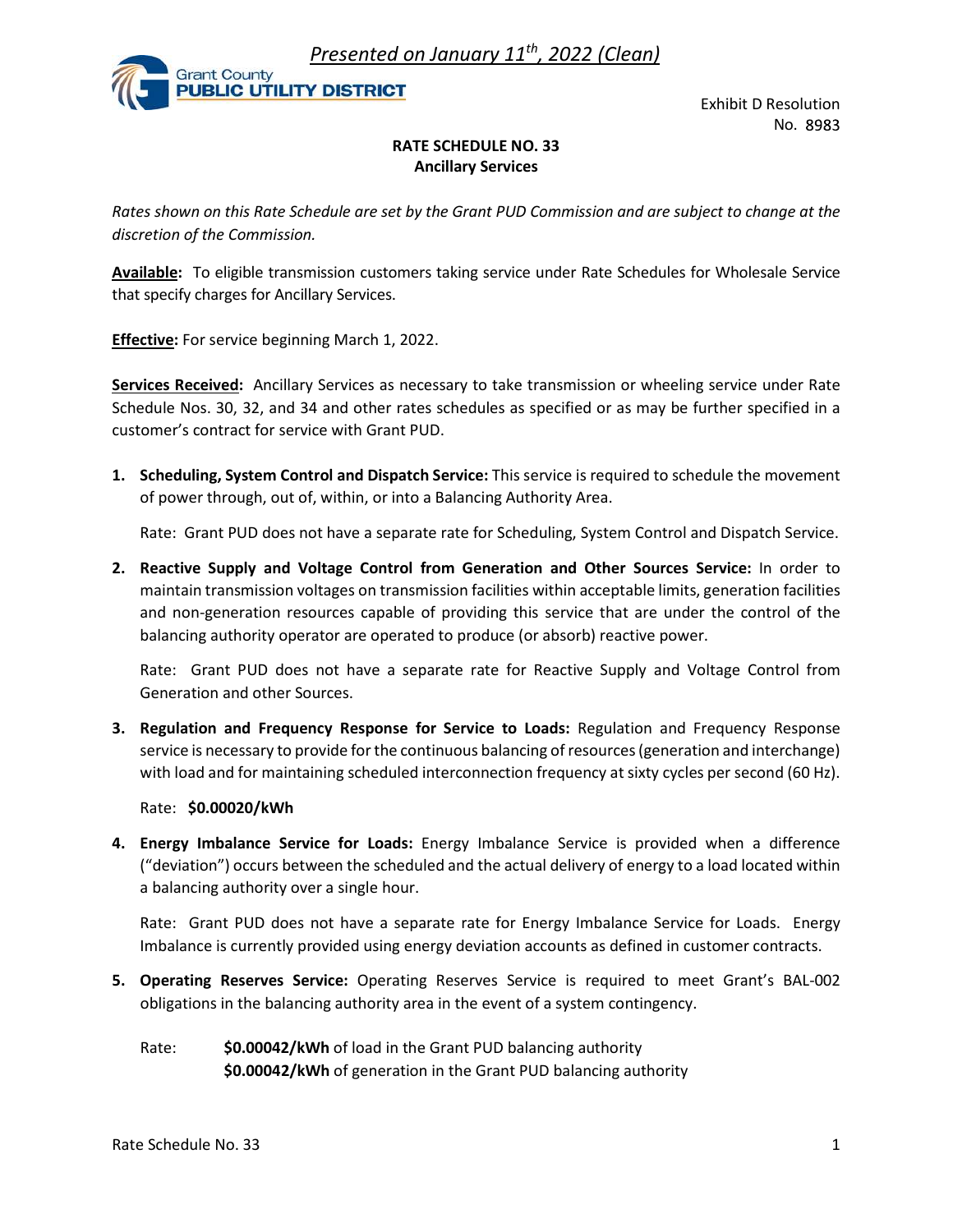

Exhibit D Resolution<br>
No. 8983<br>
when a difference<br>
a generator located<br>
ere will be no charge **EXAMPLE COVERT COVERT EXAMPLE COVERT COVERT COVERT COVERT COVERT COVERT COVERT COVERT COVERT COVERT COVERT COVERT COVERT COVERT COVERT COVERT COVERT COVERT COVERT COVERT COVERT COVERT COVERT COVERT COVERT COVERT COVERT CO** ("deviation") occurs between the scheduled and actual delivery of energy from a generator located in a balancing authority area. If the Hourly Pricing Proxy is zero for the hour, there will be no charge or credit. **EXECUTE SECT EXECT COMPLATE SECT CONDUM** THE SECT EXPRESSIVE TO RESOLUTION THE SECTOR OF CONSIDENTIES ("eleviation") occurs between the scheduled and actual delivery of energy from a generator located in a balancing auth **Exhibit D Resolution**<br> **Exhibit D Resolution**<br> **Exhibit D Resolution**<br>
No. 8983<br> **erator Imbalance Service**: Generator Imbalance Service is provided when a difference<br>
witation<sup>2</sup>) occurs between the scheduled and actual and County<br> **Exhibit D Resolution**<br>
1998 or **Imbalance Service:** Generator Imbalance Service is provided when a difference<br>
2007)<br>
Socurs between the scheduled and actual delivery of energy from a generator located<br>
2017)<br> Exhibit D Resolution<br>
No. 8983<br>
by Thromanne Service: Generator Imbalance Service is provided when a difference<br>
orn") occurs between the scheduled and actual delivery of energy from a generator located<br>
oring authority ar erator Imbalance Service: Generator Imbalance Service is provided when a difference<br>viation") occurs between the scheduled and actual delivery of energy from a generator located<br>balancing authority area. If the Hourly Pric

Generator Imbalance Service will be settled financially.

- imbalance deviation less than or equal to  $\pm$  1.5% of the scheduled amount of energy or  $\pm$  2 MW, whichever is larger in absolute value.
	- - scheduled (negative deviation), the charge is 100% of the Hourly Pricing Proxy.
		- scheduled (positive deviation), the credit is 100% of the Hourly Pricing Proxy.
	- - (negative deviation), the credit is 100% of the absolute value of the Hourly Pricing Proxy.
- on youth so exvere in estimation and the studied tend tend the customer profer the fouring authority area. If the Hourly Pricing Proxy is zero for the hour, there will be no charge or Imbalance Service will be settled fina Commission and the settled financially.<br>
Shalances Swithin Deviation Band 1: Deviation Band 1 applies to the portion of an hourly<br>
alance deviation less than or equal to  $\pm$  1.5% of the scheduled amount of energy or  $\pm$ scheduled (positive deviation), the charge is 100% of the absolute value of the Hourly Pricing Proxy.
- Imbalance deviation less than or equal to  $\pm 1.5\%$  of the scheduled amount of energy or  $\pm 2$  MW,<br>whichever is larger in absolute value.<br>1) For hours when the Hourly Pricing Proxy is a positive value<br>a) When energy gen imbalance deviation greater than  $\pm$  1.5% of the scheduled amount of energy or  $\pm$  2 MW, whichever is larger in absolute value, up to and including  $\pm$  7.5% of the scheduled amount of energy or  $\pm$  5 MW, whichever is larger in absolute value. a) When energy generated by the customer during an hour is less than the energy<br>
schelduel (negative deviation), the charge is 100% of the Hourly Pricing Proxy.<br>
b) When energy generated by the customer during an hour i b) When energy generated by the customer during an hour is greater than the energy scheduled (positive deviation), the credit is 100% of the Hourly Pricing Proxy.<br>For hours when the Hourly Pricing Proxy is a negative valu For hours when the Hourly Pricing Proxy is a negative value a) When energy generated by the customer during an hour is less than the energy scheduled (negative deviation), the creater is 100% of the absolute value of the a) When energy generated by the customer during an hour is less than the energy scheduled<br>
(negative deviation), the credit is 100% of the absolute value of the Hourly Pricing Proxy.<br>
Unbalances within Deviation and 2: De b) When energy generated by the customer during an hour is greater than the energy scheduled (positive deviation), the charge is 100% of the absolute value of the Hourly Pricing Proxy.<br>
alances within Deviation Band 2: De **By the customer state of the customer during and the customer of the customer of the customer deviation generate than**  $\pm$  **1.5% of the scheduled amount of energy or**  $\pm$  **2 MW, whichever during the culturing an hour local** 
	- - (negative deviation), the charge is 110% of the Hourly Pricing Proxy.
		- scheduled (positive deviation), the credit is 90% of the Hourly Pricing Proxy.
	- - (negative deviation), the credit is 90% of the absolute value of the Hourly Pricing Proxy.
		- scheduled (positive deviation), the charge is 110% of the absolute value of the Hourly Pricing Proxy.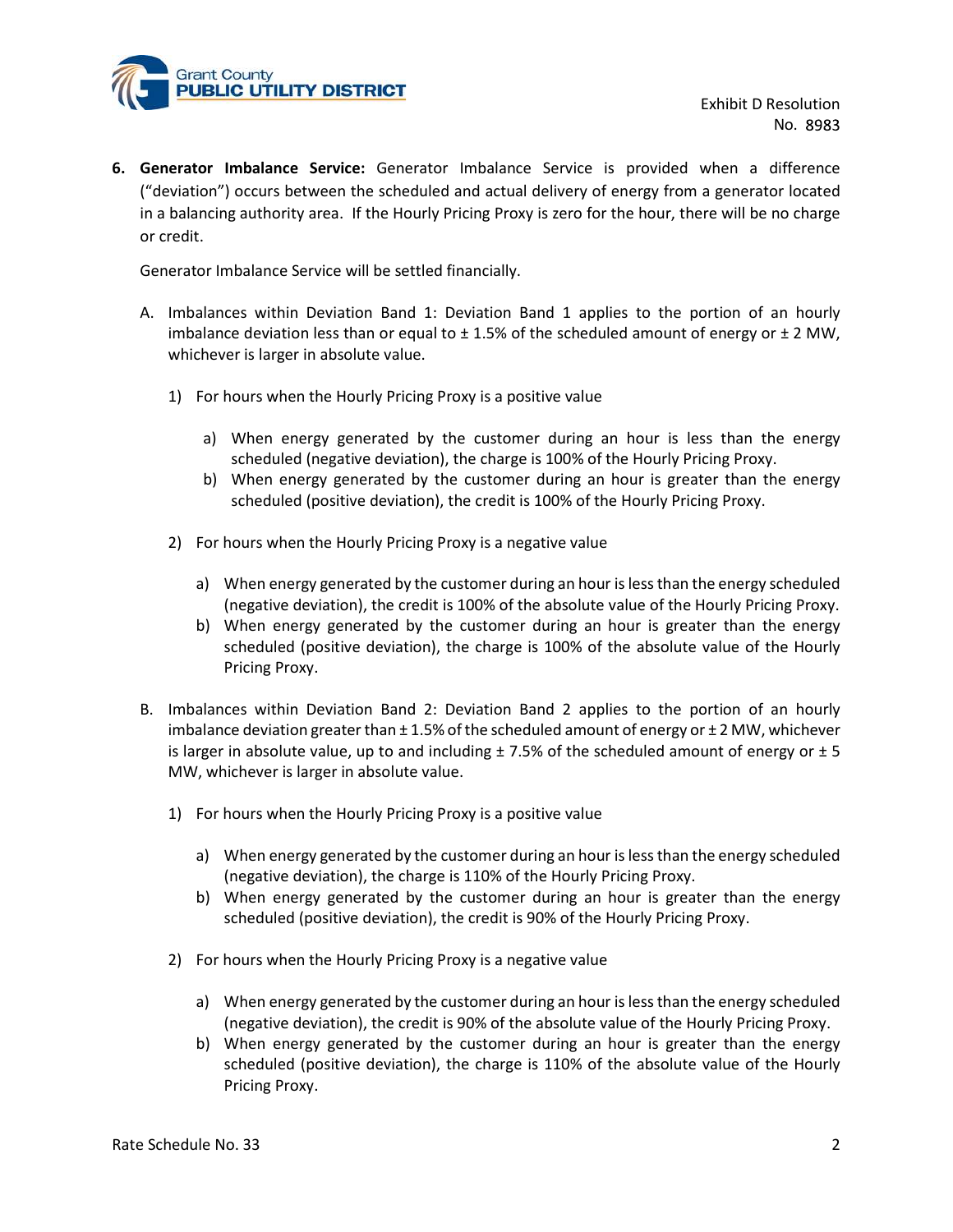

- Exhibit D Resolution<br>No. 8983<br>ortion of an hourly<br>or greater than  $\pm$  5<br>e. **C. Imbalances within Deviation Band 3: Deviation Band 3 applies to the portion of an hourly imbalance deviation greater than ± 7.5% of the scheduled amount of energy or greater than ± 5 MW of the scheduled amount of energ** imbalance deviation greater than  $\pm 7.5\%$  of the scheduled amount of energy or greater than  $\pm 5$ MW of the scheduled amount of energy, whichever is larger in absolute value. Exhibit D Resolution<br>
1) For hours within Deviation Band 3: Deviation Band 3 applies to the portion of an hourly<br>
1) Imbalance deviation greater than ± 7.5% of the scheduled amount of energy or greater than ± 5<br>
1) For hou and County<br> **Exhibit D Resolution Sand 3** : Deviation Band 3 applies to the portion of an hourly<br>
alance deviation greater than ± 7.5% of the scheduled amount of energy or greater than ± 5<br>
of the scheduled amount of energ ant County<br> **BELIC UTILITY DISTRICT**<br>
lances within Deviation Band 3: Deviation Band 3 applies to the portion of an hourly<br>
blance deviation greater than  $\pm$  7.5% of the scheduled amount of energy or greater than  $\pm$  5<br> County<br> **Exhibit D Resolution**<br> **Exhibit D Resolution**<br>
Imbalances within Deviation Band 3: Deviation Band 3 applies to the portion of an hourly<br>
imbalance deviation greater than 17.5% of the scheduled amount of energy or Exhibit D Resolution<br>
alances within Deviation Band 3: Deviation Band 3 applies to the portion of an hourly<br>
alance deviation greater than ± 7.5% of the scheduled amount of energy or greater than ± 5<br>
of the scheduled amou Exhibit D Resolution<br>
Balances within Deviation Band 3: Deviation Band 3 applies to the portion of an hourly<br>
of the scheduled amount of energy or greater than  $\pm$  5<br>
of the scheduled amount of energy or greater than  $\pm$ 
	- - (negative deviation), the charge is 125% of the Hourly Pricing Proxy, or \$0.10/kWh, whichever is greater.
		- scheduled (positive deviation), the credit is 75% of the Hourly Pricing Proxy.
	- - (negative deviation), the credit is 75% of the absolute value of the Hourly Pricing Proxy.
		- scheduled (positive deviation), the charge is 125% of the absolute value of the Hourly Pricing Proxy.
- MW of the scheduled amount of energy, whichever is larger in absolute value.<br>
1) For hours when the Hourly Pricing Proxy is a positive value<br>
a) When energy generated by the customer during an hour is less than the energy the deviation bands, the Hourly Pricing Proxy defined herein will be used subject to the following: For any hour during which Grant's Priest Rapids Project ("PRP"), consisting of Wanapum and Priest Rapids Dams, is in a Forced Spill Condition, no compensation shall be given for a positive deviation.
- E. E. Forced Spill Condition: For purposes of Generator Imbalance Service, a "Forced Spill Condition shall be provided to customer uppo reaction. Decumentation for a Force of Subsequent Condition shall be providently prici exists when spill physically occurs on the PRP, typically during periods of high flows or upstream flood control implementation but also at other times. Discretionary spill, where Grant PUD may choose whether to spill, does not constitute a Forced Spill Condition. Spill solely for fish is included in discretionary spill and is not a Forced Spill Condition. Documentation for a Forced Spill Condition shall be provided to customer upon request. 2. When energy generated by the customer during an hour is less than the energy scheduled<br>
(hegative deviation), the credit is 75% of the absolute value of the Hourly Pricing Proxy.<br>
b) When energy generated by the custom in a Forced Spill Condition, no compensation shall be given for a positive deviation.<br>
Mition: For purposes of Generator Imbalance Service, a "Forced Spill Condition"<br>
I physically occurs on the PRP, typically during peri
- 

Loss factors: If loss factors are not specified in the customer's contract, the following loss factors will apply for the replacement of losses associated with energy schedules, Financial Loss Recovery, and for purposes of demand billing:

| Delivery Voltage | Energy Losses | Demand Losses |
|------------------|---------------|---------------|
| 115/230 kV       | 1.3%          | 1.4%          |
| 13.2 kV          | 3.2%          | 3.5%          |
| Below 13.2 kV    | 6.7%          | 7.1%          |

**Financial Loss Recovery:** Losses will be computed using the Energy loss factor for the appropriate voltage of delivery. For each hour, the actual flow in MWh will be multiplied by the loss factor and the Hourly Pricing Proxy.